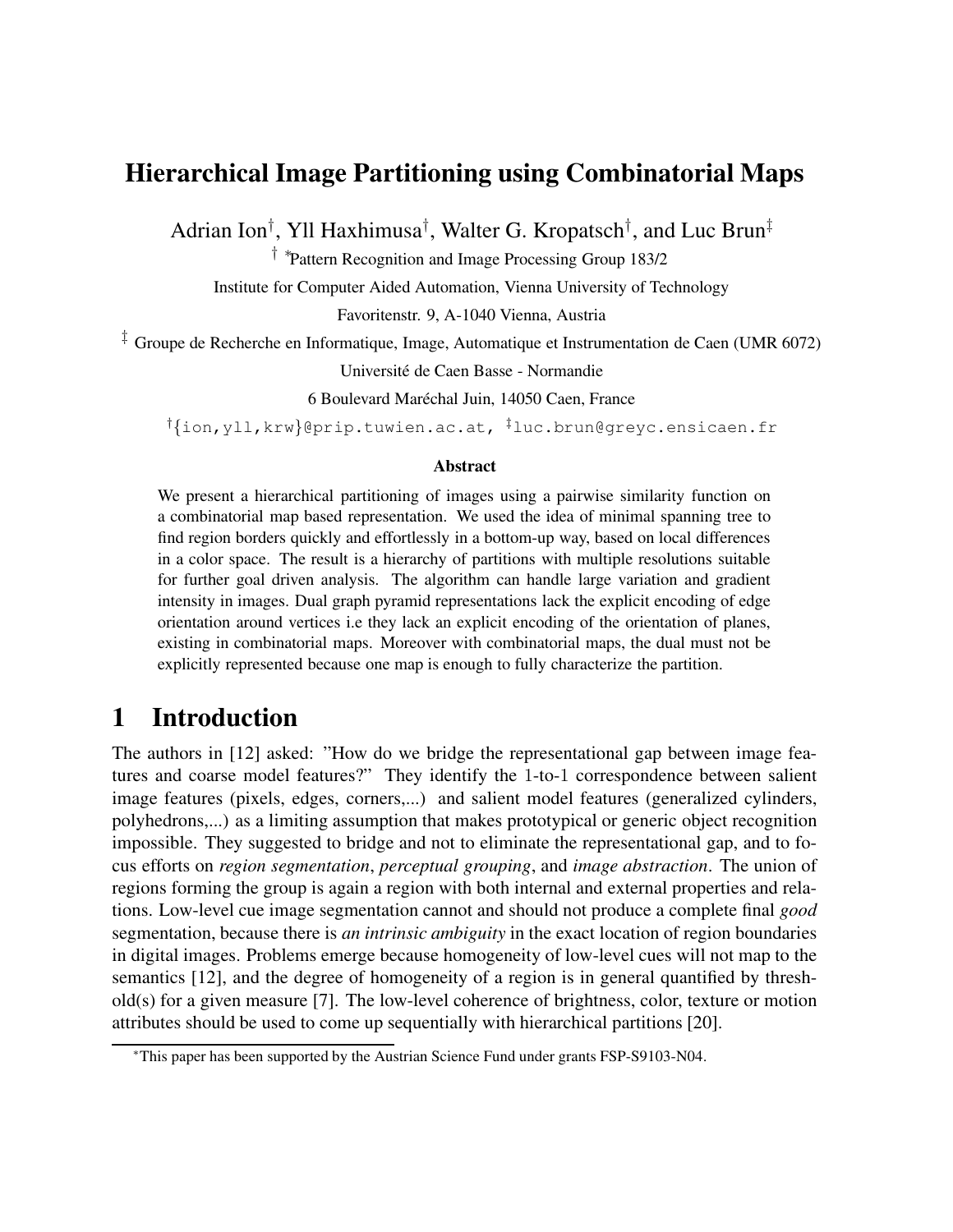A grouping method should have the following properties [6]: capture perceptually important groupings or regions which reflect global aspects of the image, be highly efficient, running in time linear in the number of image pixels (e.g Minimal spanning tree), and creating hierarchical partitions [20].

In a regular image pyramid the number of pixels at any level  $l$ , is r times higher than the number of pixels at the next reduced level  $l + 1$ . The so called reduction factor r is greater than one and it is the same for all levels  $l$ . If s denotes the number of pixels in an image  $I$ , the number of new levels on top of I amounts to  $log<sub>r</sub>(s)$ . Thus, the regular image pyramid may be an efficient structure for fast grouping and access to image objects in top-down and bottomup processes. However, regular image pyramids are confined to globally defined sampling grids and lack shift invariance [1]. Bister et.al. [1] concludes that regular image pyramids have to be rejected as general-purpose segmentation algorithms. In [18, 11] it was shown how these drawbacks can be avoided by irregular image pyramids, the so called adaptive pyramids, where the hierarchical structure (vertical network) of the pyramid was not *a priori* known but recursively built based on the data. Moreover in [5, 17], was shown that irregular pyramids can be used for segmentation and feature detection.

Each level represents a partition of the pixel set into cells, i.e. connected subsets of pixels. The construction of an irregular image pyramid is iteratively local [16, 10]. This means that we use only local properties to build the hierarchy of the pyramid. On the base level (level 0) of an irregular image pyramid the cells represent single pixels and the neighborhood of the cells is defined by the 4 (8)-connectivity of the pixels. A cell on level  $l + 1$  (parent) is a union of neighboring cells on level l (children). This union is controlled by so called contraction kernels (decimation parameters, see [14]). Every parent computesits valuesindependently of other cells on the same level. This implies that an image pyramid is built in  $O[log(image\_diameter)]$  time. Neighborhoods on level  $l + 1$ , are derived from neighborhoods on level l. Two cells  $c_1$  and  $c_2$ are neighbors if there exist pixels  $p_1$  in  $c_1$  and  $p_2$  in  $c_2$  such that  $p_1$  and  $p_2$  are 4-neighbors. We assume that on each level  $l + 1$  ( $l > 0$ ) there exists at least one cell not contained in level l. In particular, there exists a highest level  $h$ . In general the top of the pyramid can have one vertex, i.e. an apex.

Region adjacency graphs (RAG), dual graphs [9] and combinatorial maps have been used before [3] to represent the partitioning of 2D space. From these 3 structures, the combinatorial map seems to be the most adequate because, RAGs cannot correctly encode multiple boundaries and inclusions, and dual graphs lack the explicit encoding of edge orientation around vertices, present in a combinatorial map [3]. Moreover with combinatorial maps, the dual must not be explicitly represented because one map is enough to fully characterize the partition, and also the dual can be easily deduced anytime.

In this paper we present the hierarchical image partitioning method introduced in [9] using combinatorial maps (Section 2) and combinatorial pyramids. The building of the minimum weight spanning tree  $(MST)$  using Borůvka's algorithm [2], which is an efficient parallel method, and (dual) combinatorial map contraction is presented in Section 3. We will end with some experimental results (Section 4) and conclusions (Section 5).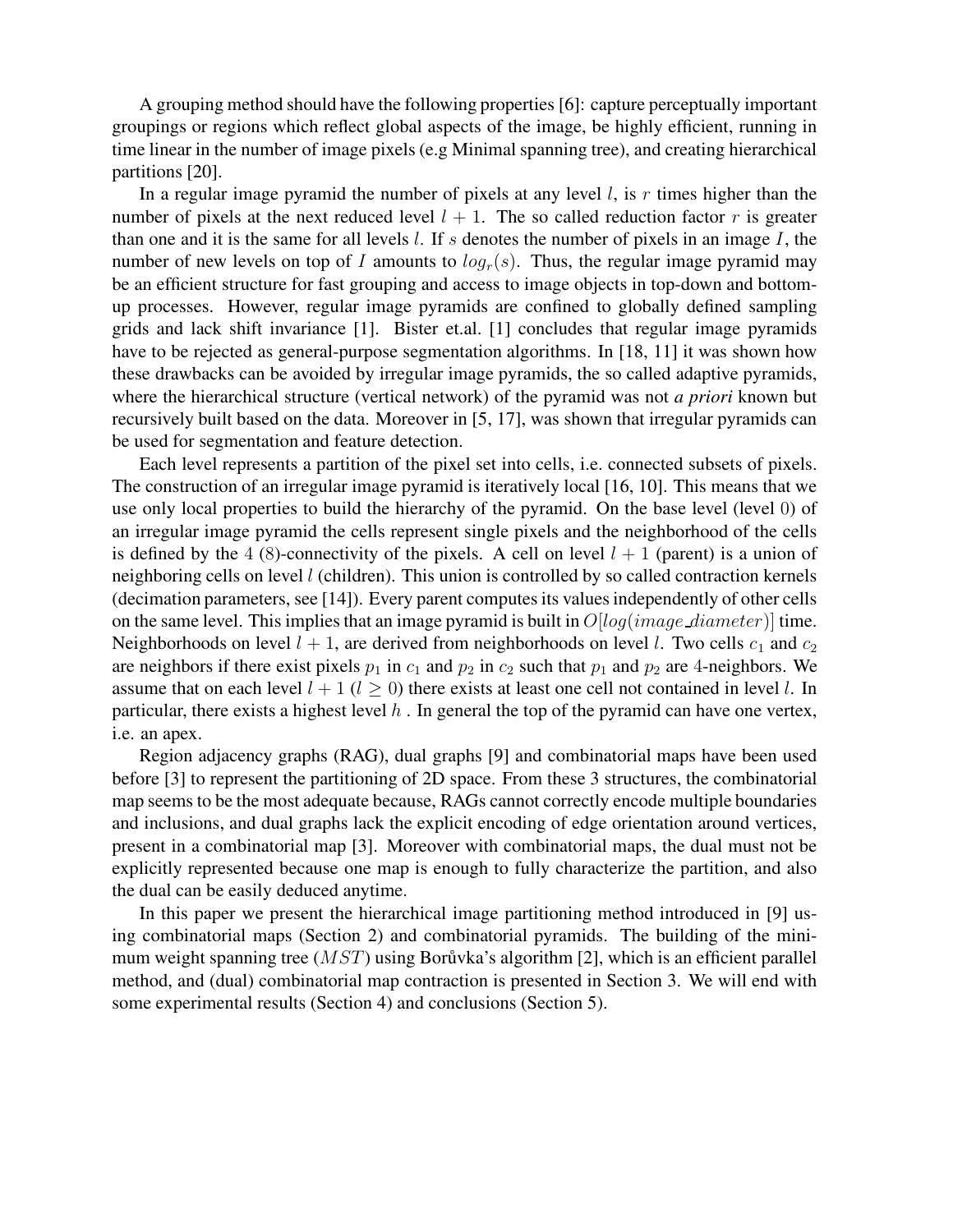

Figure 1: Example combinatorial map

### **2 Combinatorial Maps**

We will recall here some information about combinatorial maps: definitions and some properties. For a more detailed description of combinatorial maps see [4].

**Definition 1 Combinatorial map.** A combinatorial map G is the triplet  $G = (\mathcal{D}, \sigma, \alpha)$ , where **D** is a set called the set of darts and  $\sigma$ ,  $\alpha$  are two permutations defined on **D** such that  $\alpha$  is an *involution:*

$$
\forall d \in \mathcal{D} \quad \alpha^2(d) = d
$$

If the darts are encoded by positive and negative integers, the permutation  $\alpha$  can be implicitly encoded by  $\alpha(d) = -d$  (see Figure 1). In the following, we will use alternatively both notations. A combinatorial map may be seen as a planar graph encoding explicitly the orientation of edges around a given vertex. Thus all graph definitions used in irregular pyramids [13] such as end vertices, self loops, or degrees may be retrieved easily. The symbols  $\alpha^*(d)$  and  $\sigma^*(d)$  stand, respectively, for the  $\alpha$  and  $\sigma$  orbits of the dart d. More generally, if d is a dart and  $\pi$  a permutation we will denote the  $\pi$ -orbit of d by  $\pi^*(d)$ . The cardinal of this orbit will be denoted  $|\pi^*(d)|$ .

**Definition 2 End vertices** *Given a dart d, we call the end vertices of the edge*  $\alpha^*(d) = (d, -d)$ *the orbits*  $\sigma^*(d)$  *and*  $\sigma^*(-d)$ *.* 

Some topological notions can be defined on G:

- $\alpha^*(d)$  is a *self loop* iff  $-d \in \sigma^*(d)$
- $\alpha^*(d)$  is a *self-directed loop* iff  $\sigma(d) = -d$  or  $\sigma((\alpha(d)) = d)$
- $\alpha^*(d)$  is a *bridge* iff  $\alpha(d) \in \phi^*(d)$ .
- $\alpha^*(d)$  is a *pendant edge* iff  $\sigma(d) = d$  or  $\sigma((\alpha(d)) = d)$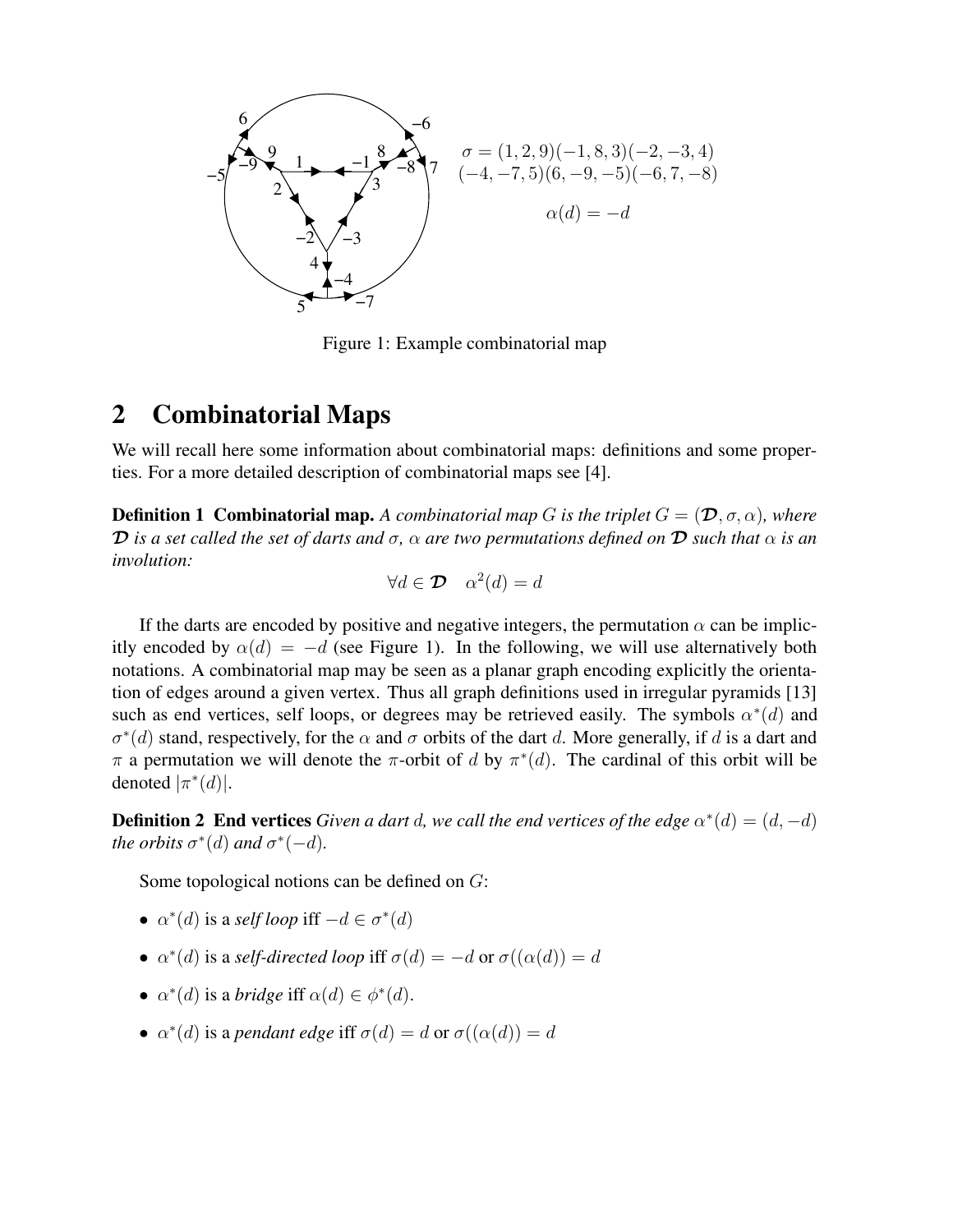Using combinatorial maps each vertex is implicitly defined by its set of darts. Thus a vertex partition of a combinatorial map may be defined by encoding each vertex by one of its dart (see definition 3).

**Definition 3 Partition.** *Given a combinatorial map*  $G = (\mathcal{D}, \sigma, \alpha)$ ,  $\mathcal{D}_1, \ldots, \mathcal{D}_n \subset \mathcal{D}$  *is a vertex-partition of G iff:*

- *1.*  $\forall i \in \{1, \ldots, n\}$   $\mathcal{D}_i \neq \emptyset$ . All  $\mathcal{D}_i$  are non-empty.
- $2. \ \forall d \in \mathcal{D} \quad \exists i \in \{1, \ldots, n\}, \quad \exists d' \in \mathcal{D}_i \quad | \quad d \in \sigma^*(d').$  Each vertex may be retrieved *thanks to a dart in one*  $\mathcal{D}_i$ *.*
- 3.  $\forall i, k \in \{1, \ldots, n\}^2$   $\sigma^*(\mathcal{D}_i) \cap \sigma^*(\mathcal{D}_k) = \emptyset$ . The set of darts of one vertex is included in *only one*  $\mathcal{D}_i$ .

Note that we do not have  $\bigcup_{i=1}^n \mathcal{D}_i = \mathcal{D}$ . Condition 2, only requires that each vertex has at least one of its darts in one  $\overline{\mathcal{D}_i}$ .

**Lemma** 1 **The Restriction Operator.** *Given a combinatorial map*  $G = (\mathcal{D}, \sigma, \alpha)$  *and*  $\mathcal{D}' \subset \mathcal{D}$ *the application :*

$$
p_{\mathcal{D},\mathcal{D}'} \left( \begin{array}{ccc} \mathcal{D'} & \to & \mathcal{D} \\ d & \mapsto & \sigma^{n-1}(d) \text{ with } n = Min\{p \in \mathbb{N}^* \mid \sigma^p(d) \in \mathcal{D'}\} \end{array} \right)
$$

*is an injective function.*

**Definition 4 Partition into Connected Components.** *Given a combinatorial map* G =  $(\mathcal{D}, \sigma, \alpha)$ , and a partition  $\mathcal{D}_1, \ldots, \mathcal{D}_n$ . This partition will be called a partition into connected *components iff:*

$$
\forall i \in \{1, \ldots, n\} \left\{ \begin{array}{l} G_i = (\mathcal{D}_i, \sigma \circ p_{\mathcal{D}, \mathcal{D}_i}, \alpha) \text{ is connected} \\ \sigma^*(\mathcal{D}_i) = \alpha(\sigma^*(\mathcal{D}_i)) \end{array} \right.
$$

The second equality means that there is no edge which connects  $\mathcal{D}_i$  to  $\mathcal{D}_j$ .

**Definition 5 Dual Combinatorial Map.** Given a combinatorial map  $G = (\mathcal{D}, \sigma, \alpha)$ , the com*binatorial map*  $\overline{G} = (\mathcal{D}, \varphi, \alpha)$  *is called the dual of G. The permutation*  $\varphi$  *is defined by:* 

$$
\varphi = \sigma \circ \alpha
$$

The orbits of  $\varphi$  encode the faces of G. Note that the function  $\varphi$  is a permutation, since it is the *composition of two permutations on the same set.*

The connectivity is preserved by the dual transformation [4].

**Definition 6 Removal Operation.** *Given a combinatorial map*  $G = (\mathcal{D}, \sigma, \alpha)$  *and*  $d \in \mathcal{D}$ *. If*  $\alpha^*(d)$  *is not a bridge, the combinatorial map*  $G' = G \setminus \alpha^*(d)$  *is the sub-map defined by:*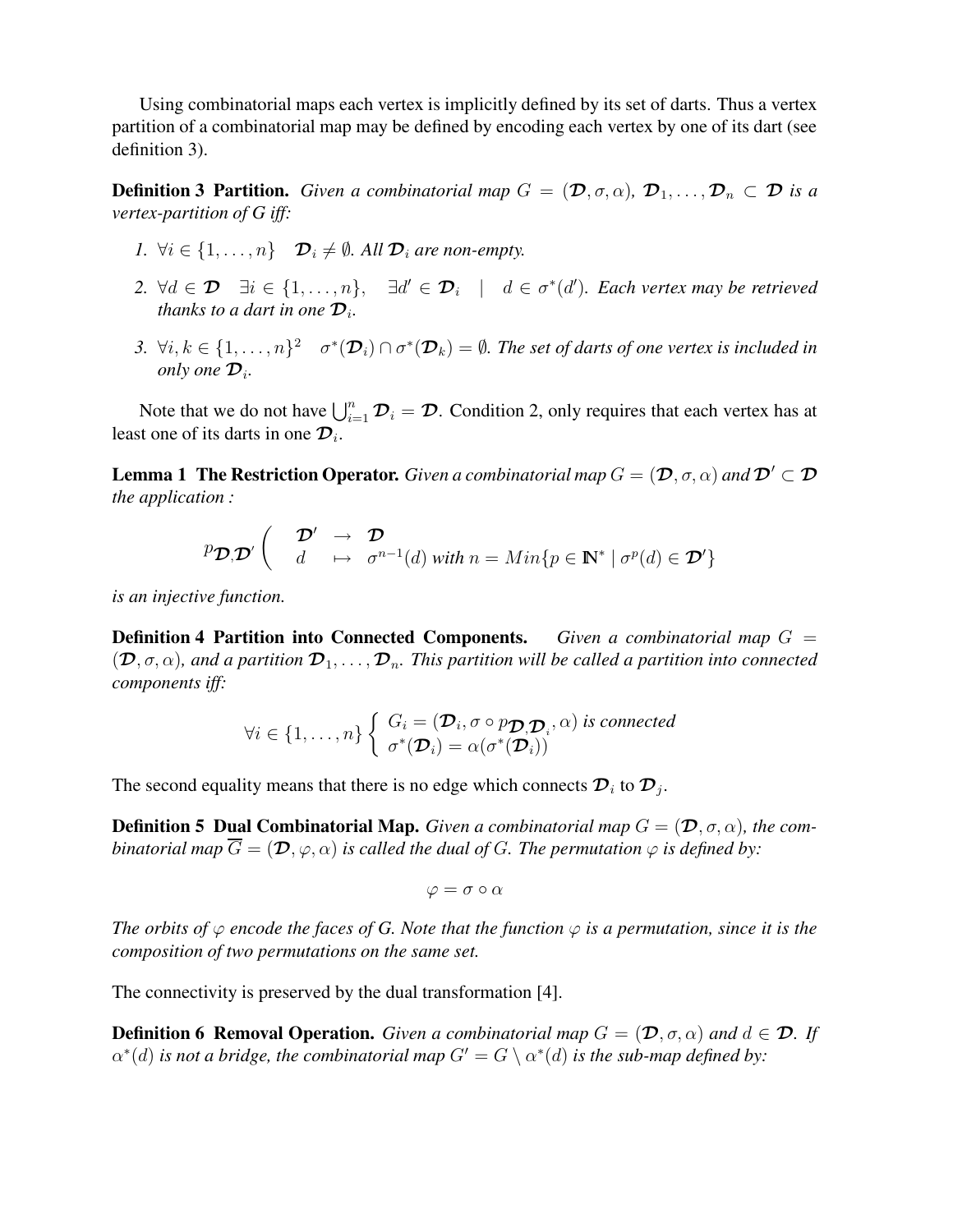- $\mathcal{D}' = \mathcal{D} \alpha^*(d)$  and
- $\bullet\ \ \sigma'=\sigma\circ p_{\mathcal{D},\mathcal{D}'} .$

This operation will be denoted  $R_d$ .

**Definition 7 Contraction operation.** *Given a combinatorial map*  $G = (\mathcal{D}, \sigma, \alpha)$  *and one dart* d*, in* D *which is not a self loop. The contraction of dart* d *creates the graph:*

$$
G' = G/\alpha^*(d) = \overline{\overline{G} \setminus \alpha^*(d)}
$$

This operation will be denoted  $C_d$ . Note that this operation is well defined since d is a self-loop in G iff it is a bridge in  $\overline{G}$ .

**Definition 8 Contraction Kernel.** *Given a connected combinatorial map*  $G = (\mathcal{D}, \sigma, \alpha)$ *, the forest* [4]  $F = (\mathcal{D}_1, \dots, \mathcal{D}_n)$  *will be called a contraction kernel* N *iff*:

$$
\mathcal{SD} = \mathcal{D} - \bigcup_{i=1}^n \mathcal{D}_i \neq \emptyset
$$

The set  $SD$  is called the set of surviving darts.

**Definition 9 Equivalent Contraction Kernel.** *Given a combinatorial map*  $G_0 = (\mathcal{D}, \sigma, \alpha)$ *, a contraction kernel*  $N_1$  *of*  $G_0$ *, the contracted combinatorial map*  $G_1 = G_0/N_1$ *, and*  $N_2$  *a contraction kernel of*  $G_1$ *, the contraction kernel*  $K_3$  *of*  $G_0$  *for witch*  $G_0/N_3 = (G_0/N_1)/K_2$ *, is called the* **equivalent contraction kernel** *of*  $N_1$  *and*  $N_2$ *.* 

The successive application of  $N_1$  and  $N_2$  forms a new operator on  $G_0$  denoted by  $N_2 \circ N_1$ .

A **combinatorial pyramid** is a stack of successively reduced combinatorial maps, where each map is build from the one below by selecting a set of vertices named *surviving vertices* and mapping each non surviving vertex to a surviving one.

## **3 Image Partitioning**

Let  $G = (\mathcal{D}, \sigma, \alpha)$  be a given attributed combinatorial map with the vertex set  $V = \sigma^*(\mathcal{D})$  and edge set  $E = \alpha^*(\mathcal{D})$ . We will discuss later about the attributes. The goal is to find partitions  $P = \{CC_1, CC_2, ..., CC_n\}$  such that these elements satisfy certain properties. The author in [6] defines the function,  $Comp(\cdot, \cdot)$ , which measures the difference along the boundary of two components relative to a measure of the differences of components' internal differences. This definition tries to encapsulate the intuitive notion of contrast: a contrasted zone is a region containing two connected components whose inner differences (**internal contrast**) are less than differences within it's context (**external contrast**). We define an external contrast measure between two components and an internal contrast measure of each component. These measures are defined in [6, 8], analogously.

Let  $G = (\mathcal{D}, \sigma, \alpha, attr_v, attr_e)$  be a given attributed combinatorial map with the vertex set  $V = \sigma^*(\mathcal{D})$  and edge set  $E = \alpha^*(\mathcal{D})$  on the base level (level 0). Vertices  $v \in V$  and edges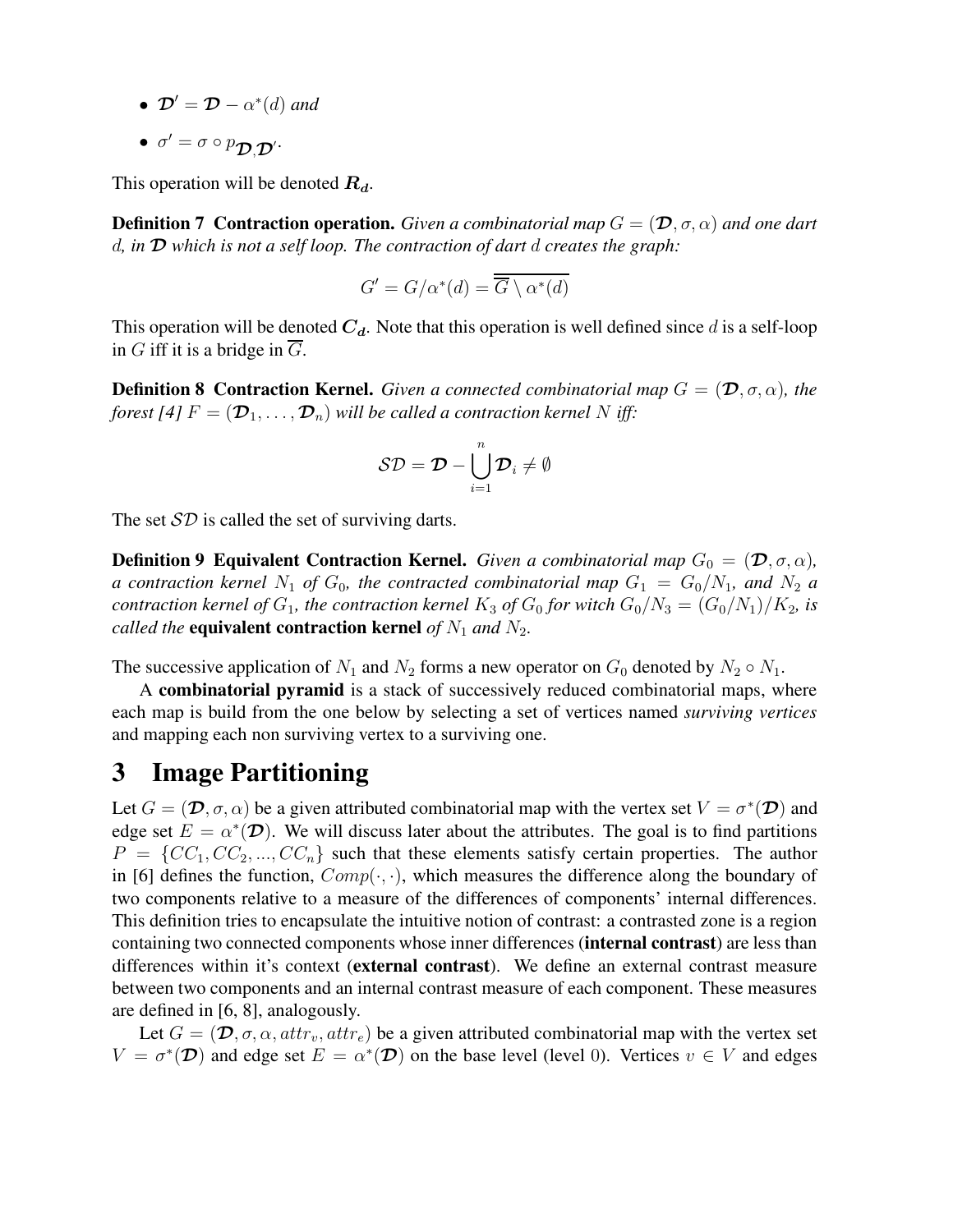$e \in E$  are attributed, i.e.  $attr_v : V \to \mathbb{R}^+$  and  $attr_e : E \to \mathbb{R}^+$ . One possible way to attribute the edges is given in Section 4. The combinatorial map on level  $k$  of the pyramid is denoted by  $G_k(\mathcal{D}_k, \sigma_k, \alpha_k)$ . Every vertex  $u \in V_k = \sigma_k^*(\mathcal{D}_k)$  is a representative of a component  $CC_i$  of the partition  $P_k$ . The equivalent contraction kernel of a vertex  $u \in V_k$ ,  $N_{0,k}(u)$  is e set of darts (a subtree) of the base level  $d \in \mathcal{D}$  that are contracted; i.e. applying equivalent contraction kernel on the base level, one contracts the sub combinatorial map  $G' \subseteq G$  onto the vertex u.

The **internal contrast** measure of the  $CC_i \in P_k$  is the **largest dissimilarity** measure of the component  $CC_i$  i.e. the largest edge weight of the  $N_{0,k}(u)$  of a vertex  $u \in V_k$ :

$$
Int(CCi) = max{attre(e), e \in \alpha^*(N_{0,k}(u))}.
$$
\n(1)

Let  $u_i, u_j \in V_k$  be the end vertices of an edge  $e \in E_k$ . The **external contrast** measure between two components  $CC_i$ ,  $CC_j \in P_k$  is the **smallest dissimilarity** measure between component  $CC_i$  and  $CC_j$  i.e. the smallest edge weight connecting  $N_{0,k}(u_i)$  and  $N_{0,k}(u_j)$  of vertices  $u_i \in$  $CC_i$  and  $u_j \in CC_j$ :

$$
Ext(CC_i, CC_j) = min\{attr_e(e), e = (d, -d) : d \in N_{0,k}(u_i) \land -d \in N_{0,k}(u_j)\}.
$$
 (2)

The pairwise comparison function  $Comp(\cdot, \cdot)$  between two connected components  $CC_i$  and  $CC<sub>j</sub>$  can now be defined as:

$$
Comp(CC_i, CC_j) = \begin{cases} \text{True} & \text{if } Ext(CC_i, CC_j) > PInt(CC_i, CC_j), \\ \text{False} & \text{otherwise,} \end{cases}
$$
(3)

where  $PInt(CC_i, CC_j)$  is the minimum internal contrast difference between two components:

$$
PInt(CC_i, CC_j) = min(int(CC_i) + \tau(CC_i), Int(CC_j) + \tau(CC_j)).
$$
\n(4)

For the function  $Comp(CC_i, CC_j)$  to be true i.e. for the border to exist, the external contrast difference must be greater than the internal contrast differences. The reason for using a threshold function  $\tau(CC)$  in Equation (4) is that for small components CC,  $Int(CC)$  is not a good estimate of the local characteristics of the data, in extreme case when  $|CC| = 1$ ,  $Int(CC) = 0$ . Any non-negative function of a single component CC, can be used for  $\tau$ (CC) [6]. One can define  $\tau$  to be function of the size of  $CC$ :  $\tau(CC) = \alpha / |CC|$ , where  $|CC|$  denotes the size of the component CC and  $\alpha$  is a constant. More complex definition of  $\tau(CC)$ , which is large for certain shapes and small otherwise would produce a partitioning which prefers certain shapes, e.g. using ratio of perimeter to area would prefer components that are not long and thin.

Let  $P_k = CC_i^k, CC_j^k, ..., CC_n^k$  be the partitions on the level k of the pyramid i.e  $P_k$  is the combinatorial map  $G_k(\mathcal{D}_k, \sigma_k, \alpha_k)$ . Algorithm 1 shows how to build the hierarchy of partitions.

#### **4 Experiments on Image Maps**

In the following paragraphs we will comment about some implementation issues and results. Because having a combinatorial map, one can always deduce/obtain it's dual. There is no need of storing both. All the details here (as in the whole paper) are given for the map in which vertices represent regions. In it's dual, instead of vertices, faces are used to represent regions,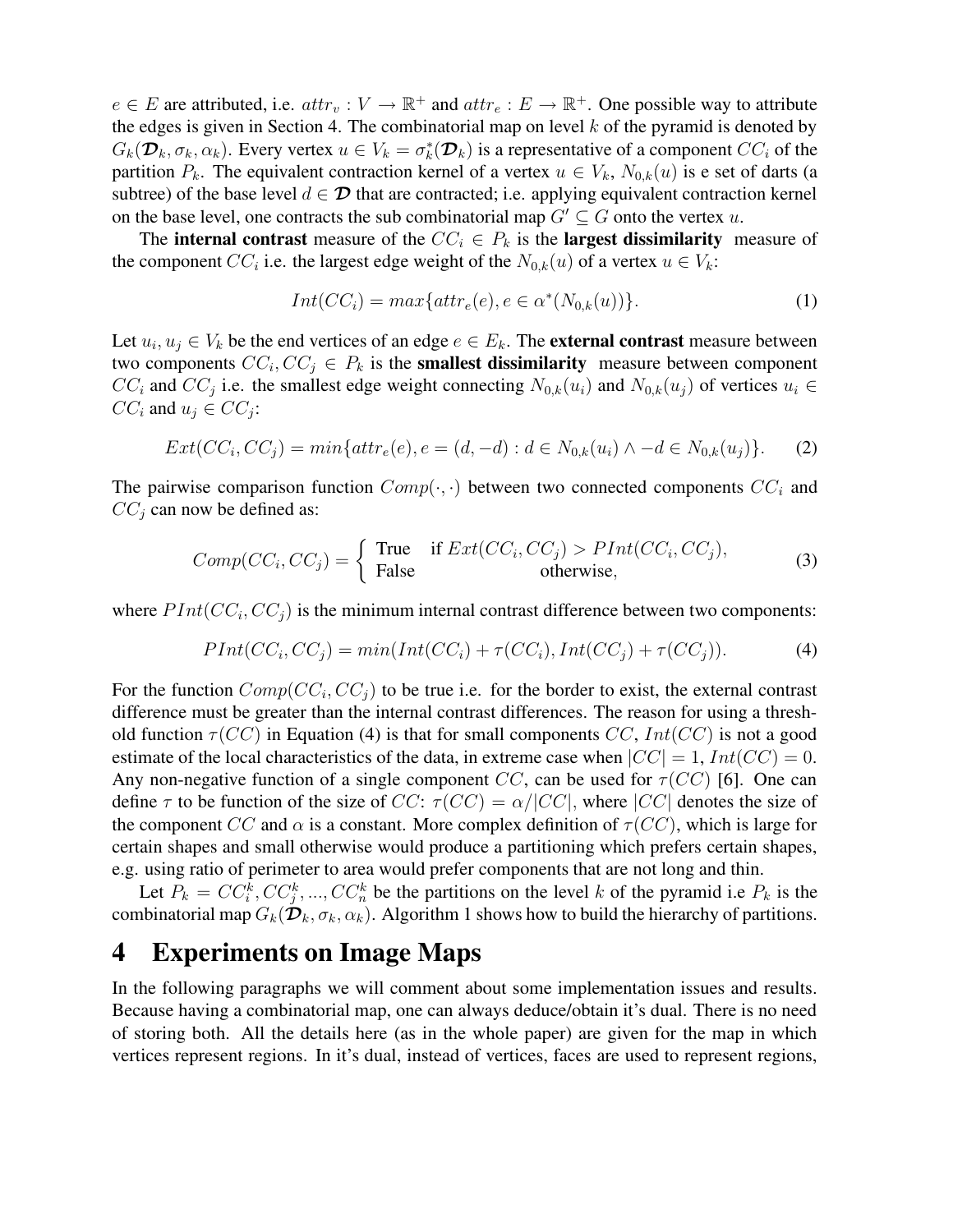#### **Algorithm 1** – **Construct Hierarchy of Partitions**

**Input**: Attributed combinatorial map  $G_0$ .

1:  $k = 0$ 

- 2: **repeat**
- 3: **for all** vertices  $u \in V_k = \sigma_k^*(\mathcal{D}_k)$  **do**
- 4:  $E_{min}(u) = argmin\{attr_e(e) | e = (d, -d) \in E_k \text{ and } u = \sigma_k^*(d) \}$
- 5: **end for**
- 6: **for all**  $e = (d, -d) \in E_{min}, u_{k,i} = \sigma_k^*(d), u_{k,j} = \sigma_k^*(-d)$  with  $Ext(CC_i^k, CC_j^k) \le$  $PInt(CC^k_i,CC^k_j)$  do
- 7: include d and  $-d$  in contraction kernel  $N_{k,k+1}$
- 8: **end for**

```
9: contract combinatorial map G_k with contraction kernel, N_{k,k+1}: G_{k+1} = C[G_k, N_{k,k+1}].
```
- 10: **for all**  $e_{k+1} \in E_{k+1} = \alpha_{k+1}^*(\mathcal{D}_{k+1})$  **do**
- 11: set edge attributes  $attr_e(e_{k+1}) = min\{attr_e(e_k) | e_{k+1} = C[e_k, N_{k,k+1}]\}$
- 12: **end for**
- 13:  $k = k + 1$
- 14: **until**  $G_k = G_{k-1}$

**Output**: A region adjacency combinatorial map at each level of the pyramid.

and also instead of 'end vertices of an edge' we are interested in the neighboring faces of an edge (the 2 faces separated by that edge).

Choosing which map to represent is more a subjective matter because both store the same information in a not so different way (the same framework could be used to store and manage both). Because the base entity in a combinatorial map is the dart, we cannot have a map containing only one vertex and no edges. So one notable difference would be that if vertices are chosen to represent the regions, a one region map, without self loops is not possible until the background (the infinite region) is represented explicitly (darts have to be specially added for that). On the dual, where regions are represented by faces, the background/infinite region also exists, but no special darts have to be added to accommodate it, so a one region map would be made out of 2 darts that are 'sewed' together by  $\alpha$  and by  $\sigma$ .

We start with the trivial partition, where each pixel is a homogeneous region. The attributes of edges are defined as the difference of its end point vertices. The attributes of edges can be defined as the difference between end point features of end vertices,  $attr_e(u_i, u_j)$  $|F(u_i)-F(u_j)|$ , where F is some feature. F could be defined as  $F(u_i)=I(u_i)$ , for gray value intensity images, or  $F(u_i) = [v_i, v_i \cdot s_i \cdot \sin(h_i), v_i \cdot s_i \cdot \cos(h_i)],$  for color images in  $HSV$  color distance [20]. However the choice of the definition of the weights and the features to be used is in general a hard problem, since the grouping cues could conflict each other [15].

For our experiments we used as attributes of edges the euclidean distance between pixel RGB values,

$$
attr_e(u_i, u_j) = \sqrt{red(u_i) * red(u_j) + green(u_i) * green(u_j) + blue(u_i) * blue(u_j)}.
$$
 (5)

We choose this simple color distance to study the properties of the algorithm. To compute the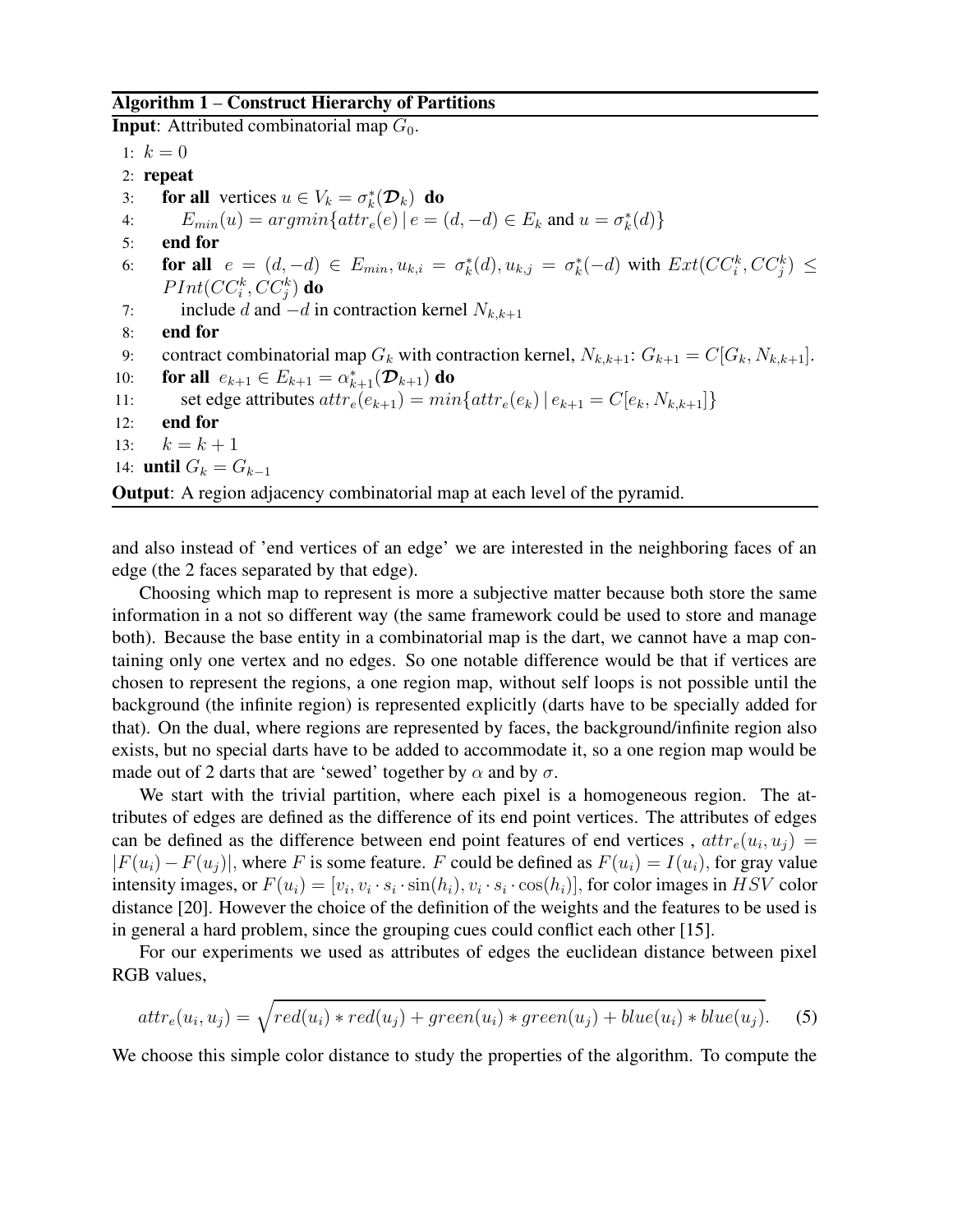

Figure 2: Some levels of the partitioning of "Tulips(cropped)": level (number of components).

hierarchy of partitions we also need to define  $\tau(CC) = \alpha / |CC|$ , where  $\alpha = const$  and  $|CC|$ is the number of elements in  $CC$ , i.e. the size of the region. The algorithm has one running parameter  $\alpha$ , which is used to compute the function  $\tau$ . A larger constant  $\alpha$  sets the preference for larger components. A more complex definition of  $\tau(CC)$ , which is large for certain shapes and small otherwise would produce a partitioning which prefers certain shapes, e.g. using ratio of perimeter to area would prefer components that are compact, e.g. not long and thin. For computational efficiency the internal contrast  $PInt()$  and the size of the connected component  $|CC|$  (receptive field) is stored.

Image *Tulips (cropped)* is a cropped version (top-left 400 by 400 pixels) of the *Tulips* image from the Waterloo image database and *Obj18 355*, and *Obj59 0* from the Coil 100 image database. We found that  $\alpha = 300$  produces the best hierarchy of partitions of the images shown in *Tulips.cropped* <sup>1</sup> Figure 2, *Obj18 355* <sup>2</sup> Figure 3, and *Obj59 0* <sup>2</sup> Figure 4. Figures 2, 3 and 4 show some of the partitions on different levels of the pyramid and the number of components. In general the top of the pyramid will consist of one vertex, an apex, which represents the whole image.

Note that in all images there are regions of large intensity variability and gradient. This algorithm copes with this kind of gradient and variability. In contrast to  $[6]^3$  the result is a hierarchy of partitions with multiple resolutions, suitable for further goal driven, domain specific analysis<sup>4</sup>. On the lower level of the pyramid the image is over segmented (partitioned) whereas in upper it is under segmented (partitioned), the help of mid and high level knowledge would select the proper partitioning. Since the algorithm preserves details in low-variability regions, a noisy pixel would survive through the hierarchy. Of course, image smoothing in low variability regions would overcome this problem. We, however do not smooth the images, as this would introduce another parameter into the method. The hierarchy of partitions can also be built from an over segmented image to overcome the problem of noisy pixels. Note that the influence of  $\tau$  in decision criterion is smaller as the region gets bigger for a constant  $\alpha$ . The constant  $\alpha$  is

<sup>&</sup>lt;sup>1</sup>Waterloo image database

<sup>&</sup>lt;sup>2</sup>Coil 100 image database

 $3$ In [19] results of different segmentation methods, including the ones in [6] and [15], are shown and compared.

<sup>4</sup>Please note that a whole class of partitions is created, where a partition is not limited to a certain level of the pyramid, but can be constructed of components from different levels (the receptive fields of the vertices of a multilevel partition occupy the whole image, and do not overlap)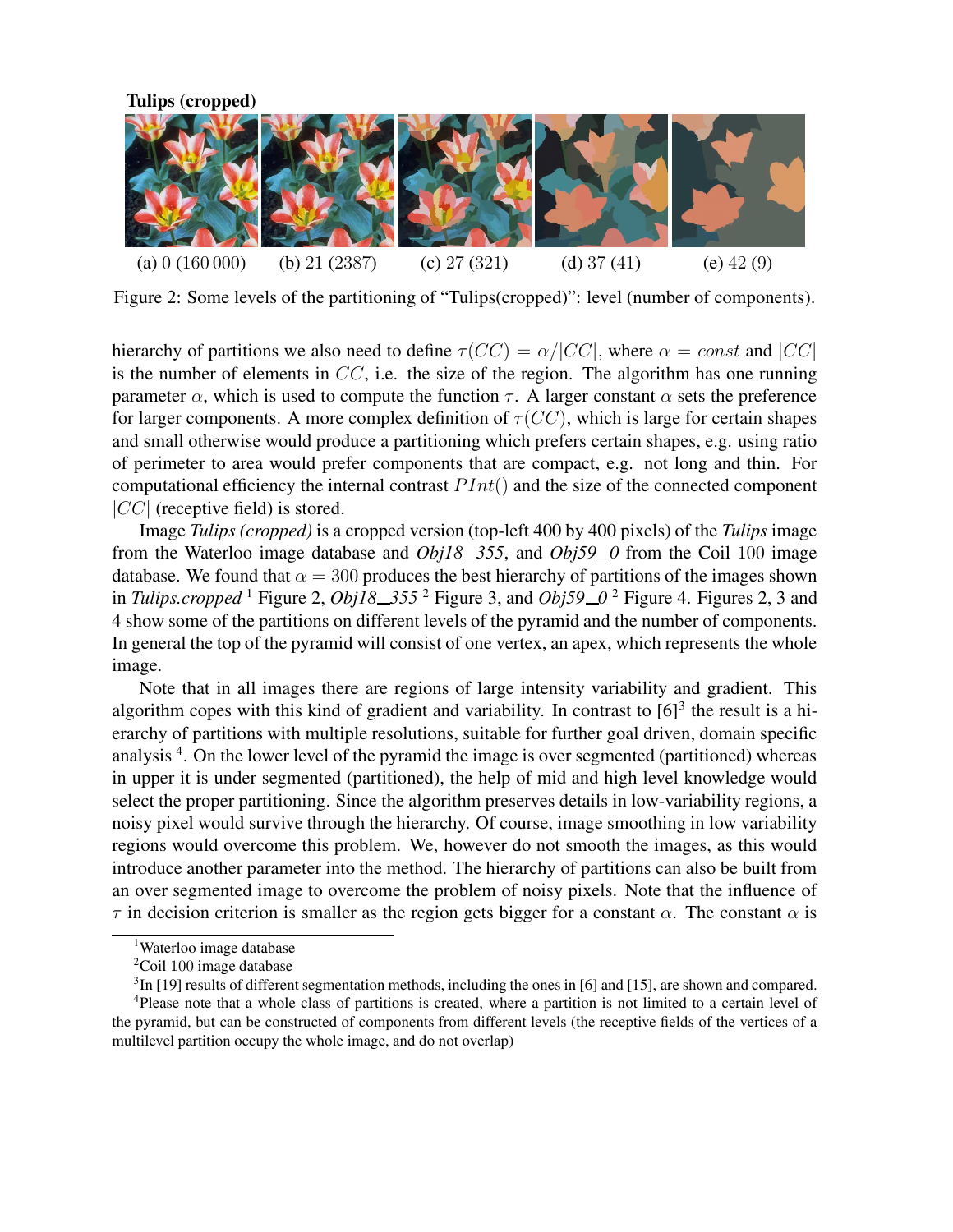

Figure 3: Some levels of the partitioning of "Obj18\_355": level (number of components).

**Obj59 0**



Figure 4: Some levels of the partitioning of "Obj59\_0": level (number of components).

used to produce a kind of the over segmented image and the influence of  $\tau$  is smaller after each level of the pyramid. For an overexerted image, where the size of regions is large, the algorithm becomes parameterless.

# **5 Conclusion**

In this paper we presented a method for building hierarchical image partitions using Boru<sup>vka's</sup> minimal spanning tree algorithm. The hierarchy is presented as a combinatorial pyramid, where each level is a 2D combinatorial map. Combinatorial maps are defined in any dimension, thus the current work should lead the way to segmentation of digital video streams using contraction in 3D combinatorial maps/pyramids. It was shown that the algorithm can handle large variation and gradient intensity in images. Even though the algorithm makes greedy decisions locally, it produces perceptually important partitions in a bottom-up way based only on local differences. A drawback is that maximum and minimum criterion is very sensitive to noise, although in practice it has a small impact. To overcome the problem of noise, one could start with an oversegmented image produced by a robust method e.g. watershed method. A comparison between the classes of partitions produced by the presented method, and some of the well known methods (e.g. [6]) is planned.

# **References**

[1] M. Bister, J. Cornelis, and Azriel Rosenfeld. A critical view of pyramid segmentation algorithms. *Pattern Recognition Letters*, 11(9):605–617, September 1990.